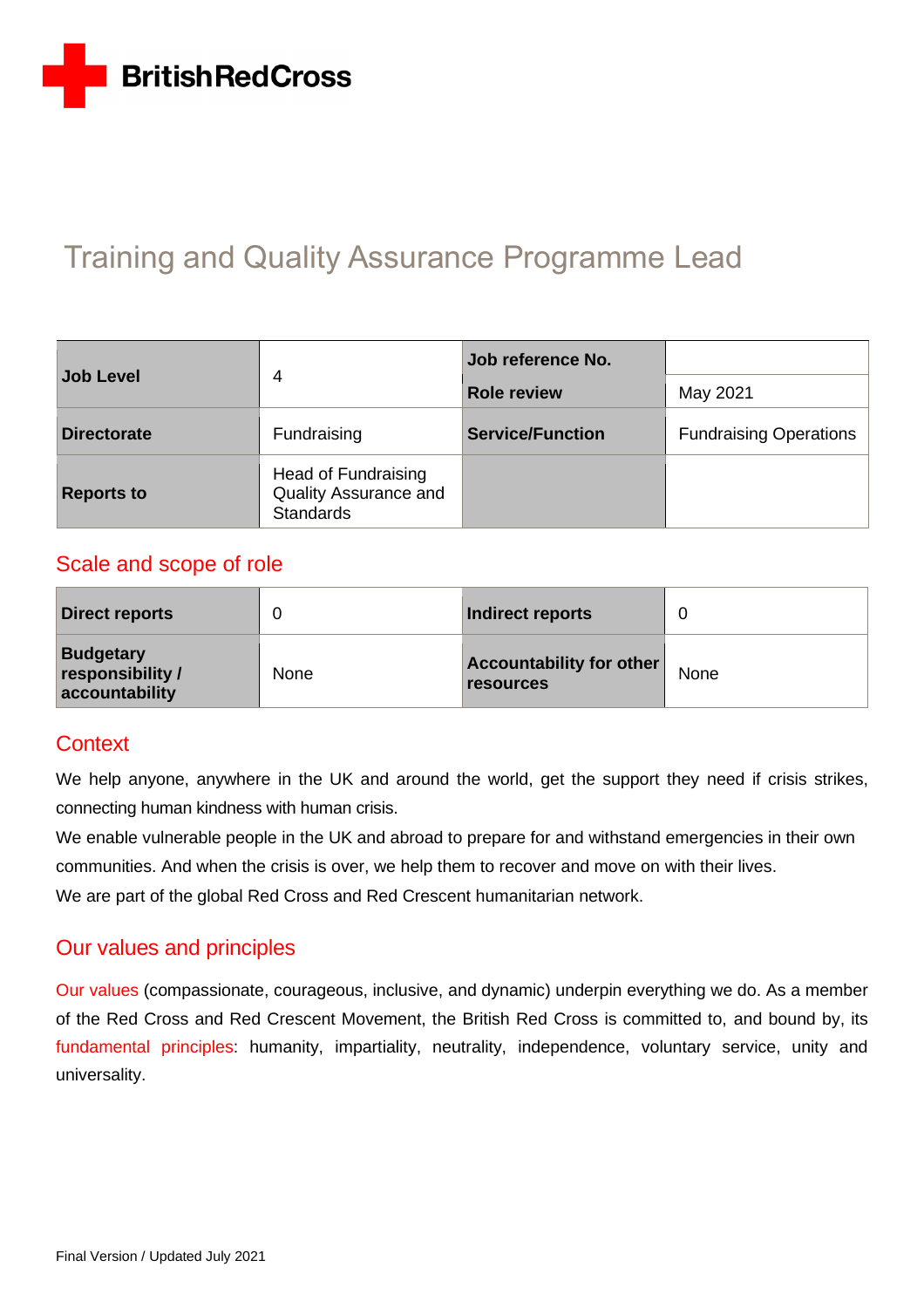### Purpose of the role

As a subject matter expert, and using a variety of tools and resources, this role will lead on the design, delivery, and execution of a programme of in-person and remote fundraiser training, that is both inspiring and robust, enabling our fundraisers, including the professional fundraising agency partners we work with, to deliver to the highest standards and will be responsible for measuring their performance against our Fundraising Quality Assurance framework, which we use to offer assurance to our Trustees and our supporters, that we are meeting our statutory and regulatory commitments, as well as adhering to British Red Cross values and internal policy.

Although training will be offered to fundraisers across a whole range of activities, particular focus will be given to the areas of public risk, in particular those areas where we work with professional fundraisers and which are subject to intense public scrutiny and statutory control. This role will support colleagues , to identify, manage and mitigate against risk to our reputation or any contravention of the fundraising promise or code, helping them to implement a programme of monitoring and due diligence activities to evidence our performance and the effectiveness of the training offered, undertaking quality audits as required..

## Main responsibilities

### **Design and delivery**

- Responsible for the design and delivery of an inspiring and robust training programme to both in house and agency fundraisers, which reflects the quality standards and values of the British Red Cross and puts the supporter at the heart of what we do.
- Ensure the training delivered to the agency fundraisers we work with, inspires and motivates them to be the best-in class when representing our work and that it is effective in helping them to address any public enquiries or concerns, they may face.
- Support others to lead and deliver a package of motivational training sessions that effectively address the regulatory concerns in respect of the fundraising activity being undertaken, and includes an effective programme of monitoring and due diligence that instils confidence and builds trust
- Ensure training activities are recorded and monitored in a way that is robust, auditable and reflects the contractual and policy requirements for the fundraising activity being undertaken.
- Scope out appropriate training resources, tools and innovative approaches to ensure the training we deliver is accessible, memorable and engaging and tailored to meet the needs of the audience.

#### **Quality Assurance**

- Design and embed appropriate monitoring and due diligence tools for areas of public risk and public scrutiny, that are subject to statutory as well as regulatory control, to ensure that we can effectively assure our Trustees and the public that we are working to the highest standards of fundraising.
- Lead on the delivery of quality audits, highlighting areas for improvement or those which require intervention.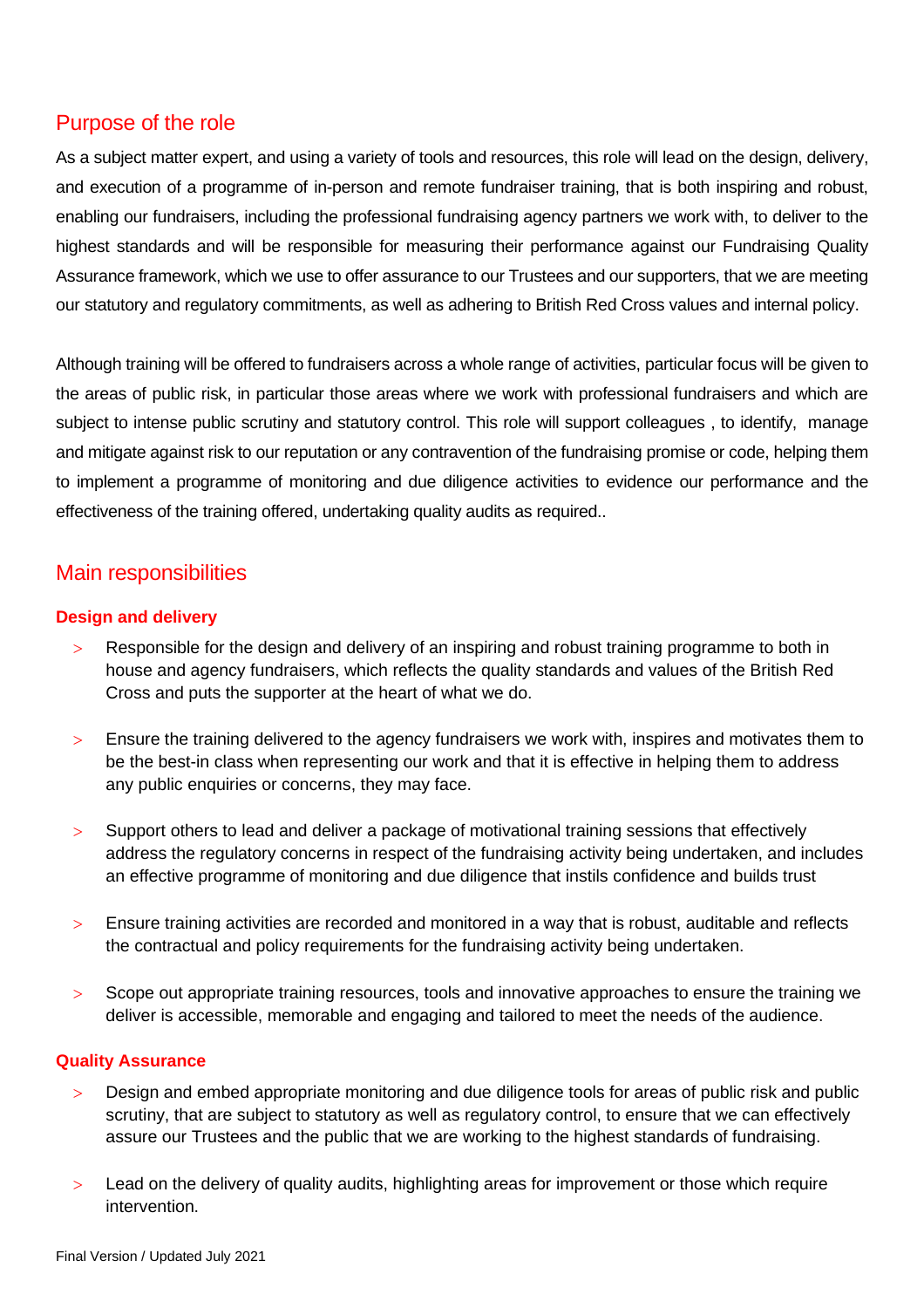- Report on quality outcomes and any key performance measures to internal stakeholders and their agency partners as outlined in our Quality Assurance Framework
- Identify and escalate any potential risks to senior stakeholders and mitigate where possible to reduce our public exposure
- > Maintain a directory of quality assurance and due diligence activities undertaken that can be easily referenced in the event of an audit

#### **Stakeholder engagement**

- > Maintain productive and mutually beneficial relationships with fundraising teams and their counterparts at professional fundraising agency partners
- > Provide subject matter expertise and consultation to teams to ensure fundraising campaigns and supporter communications are delivered in line with fundraising standards, internal policies and any statutory or regulatory requirements
- > Provide senior stakeholders with evidence- based, quality assurance reports that will help inform decision making in relation to risk
- > Contribute to the continual development of the quality assurance framework which underpins our training offer

#### **Team Member**

- Actively participates in all team meetings
- $>$  Supports other team members
- Work and behaves in accordance with all BRC policies and procedures
- Upholds the fundamental principles of the Red Cross and acts with integrity, in accordance with the Society's values (inclusive, compassionate, courageous, and dynamic).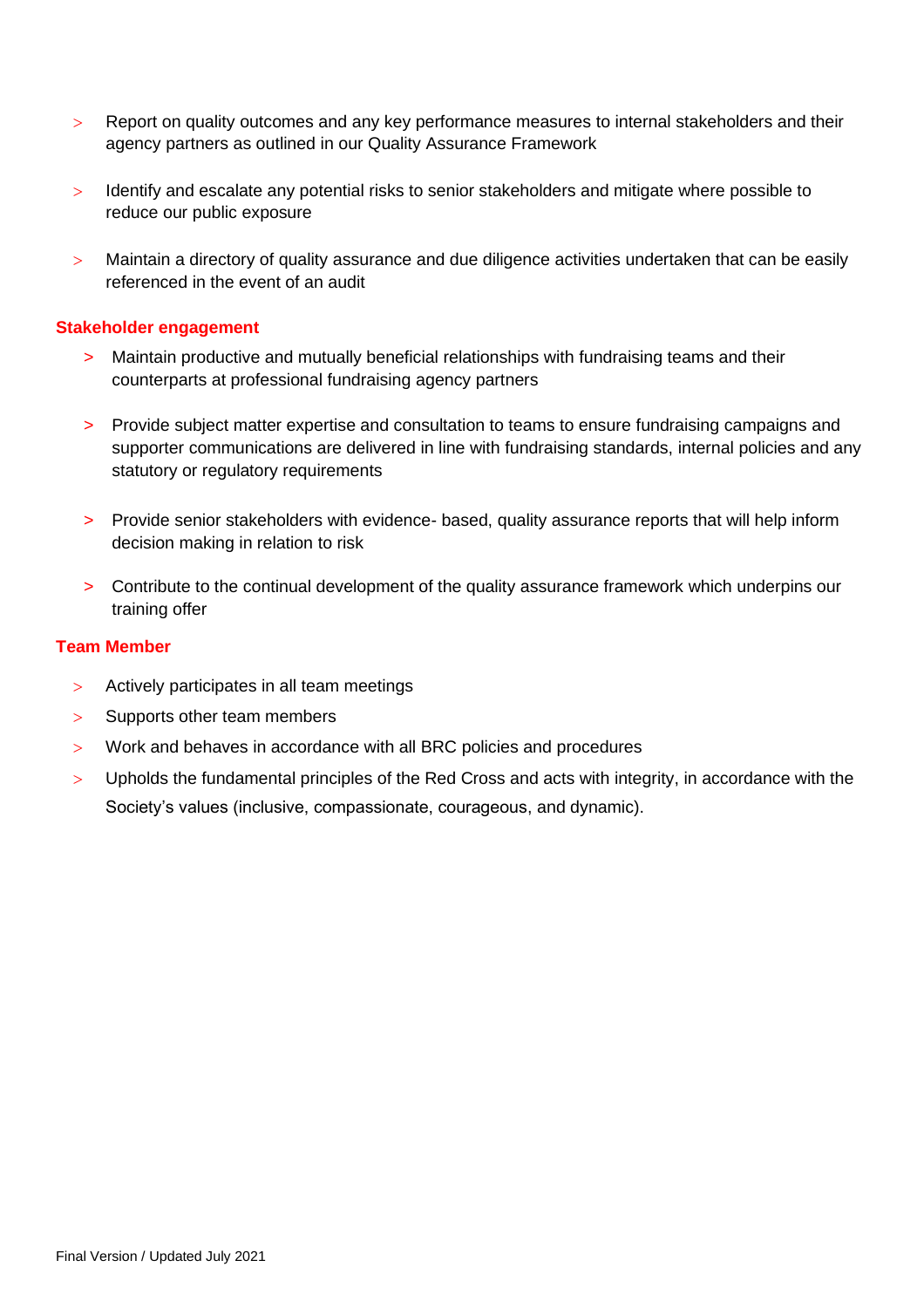# Pre- engagement checks

# Criminal Records

#### **Type of criminal record checks required for this role**

| England and Wales - Disclosure and Baring Service Check (DBS) |
|---------------------------------------------------------------|
| > None                                                        |
| Scotland                                                      |
| > None                                                        |
| Northern Ireland                                              |
| None                                                          |

### Drivers Checks

| $\overline{\phantom{a}}$<br>Required /No |
|------------------------------------------|
|------------------------------------------|

# **Diversity**

At the British Red Cross, we are looking for the right people to help us provide support to millions of people affected by crisis in the UK. We want our team to reflect the diversity of the communities we serve, offering equal opportunities to everyone, regardless of; age, disability, gender reassignment, marriage and civil partnership, pregnancy and maternity, race, religion or belief, sex, or sexual orientation.

Diversity is something we celebrate and we want you to be able to bring your authentic-self to the Red Cross. We want you to feel that you are in an inclusive environment, and a great position to help us spread the power of kindness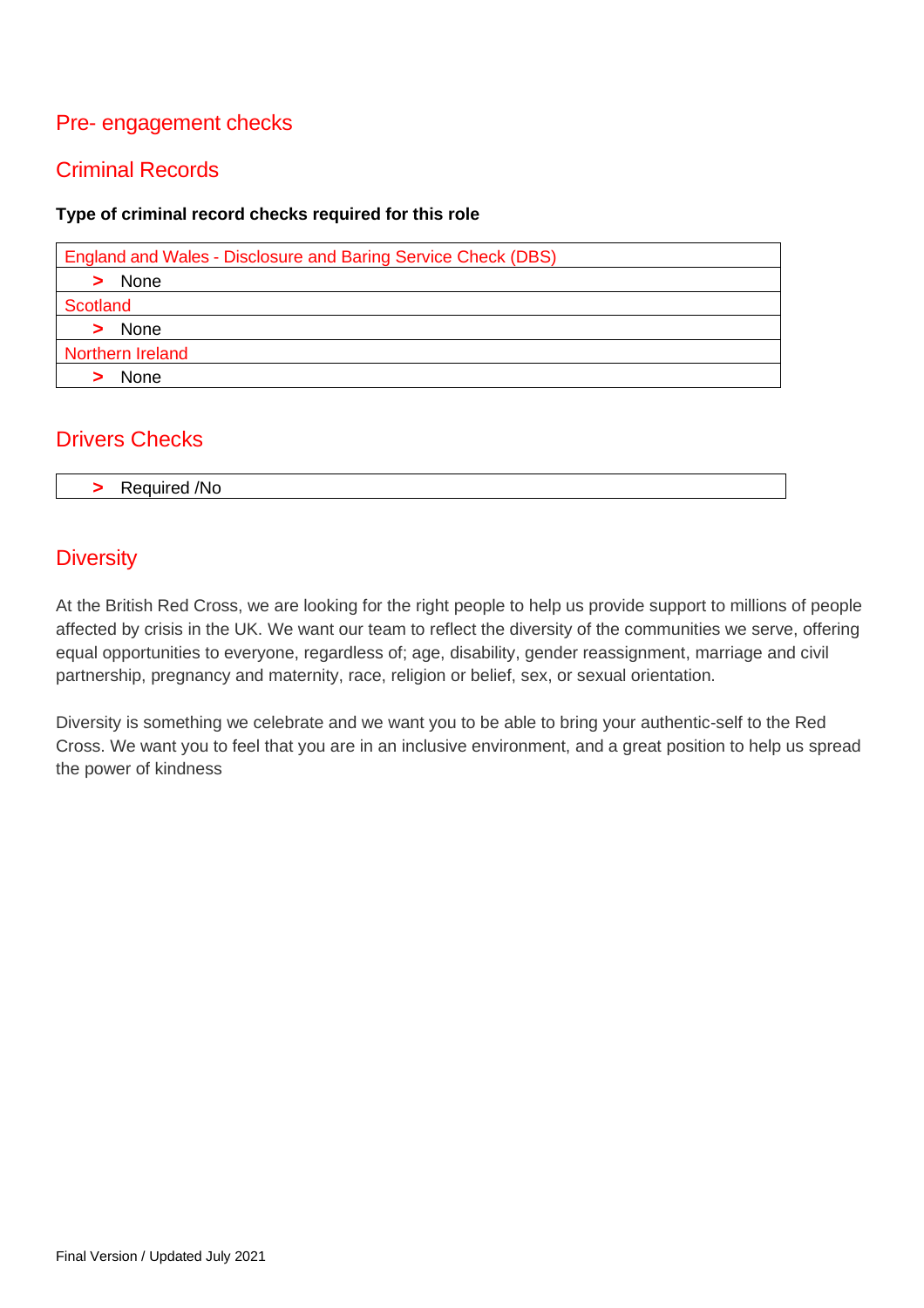# Person Specification

|                                |           | <b>Requirement</b>    |                                                                                                                                                                                  | <b>Evidenced obtained</b><br>through<br><b>Shortlisting (S)</b><br>Interview (I) or<br><b>Assessment (A)</b> |  |   |
|--------------------------------|-----------|-----------------------|----------------------------------------------------------------------------------------------------------------------------------------------------------------------------------|--------------------------------------------------------------------------------------------------------------|--|---|
| <b>Knowledge</b><br>and Skills | Essential | $\blacktriangleright$ | High degree of literacy with the ability to<br>translate difficult concepts into simplified<br>language to meet the needs a variety of<br>stakeholders                           | S                                                                                                            |  |   |
|                                |           |                       | > Excellent broad knowledge of relevant<br>standards, regulations and legislation impacting<br>fundraising and the charity sector                                                | S                                                                                                            |  |   |
|                                |           |                       | > Excellent communication skills with the ability to<br>lead and motivate people to deliver quality<br>outcomes                                                                  | S                                                                                                            |  |   |
|                                |           |                       | > Strong interpersonal skills with the ability to<br>inspire and motivate others, build mutually<br>beneficial relationship and influence others in a<br>non-confrontational way |                                                                                                              |  |   |
|                                |           |                       | > Excellent time management and organisational<br>skills, with the ability to work independently and<br>deliver a varied workload to deadline                                    | S                                                                                                            |  |   |
|                                |           |                       | > Excellent design and presentation skills                                                                                                                                       |                                                                                                              |  | A |
|                                |           |                       | An understanding of the theories behind<br>motivation and learning/training models                                                                                               | S                                                                                                            |  |   |
|                                |           |                       | Able to challenge and influence the status quo<br>and identify practical solutions to deliver<br>continuous improvement                                                          | S                                                                                                            |  |   |
|                                |           | >                     | Able to recognise and address risk and to<br>implement effective monitoring and due<br>diligence tools, that seek to mitigate against it                                         | S                                                                                                            |  |   |
|                                | Desirable |                       | > Working knowledge of Dialogue Fundraising<br>either Telephone or Face to Face                                                                                                  | S                                                                                                            |  |   |
|                                |           |                       | Fundraising campaign or account management<br>skills including contract negotiation                                                                                              | S                                                                                                            |  |   |